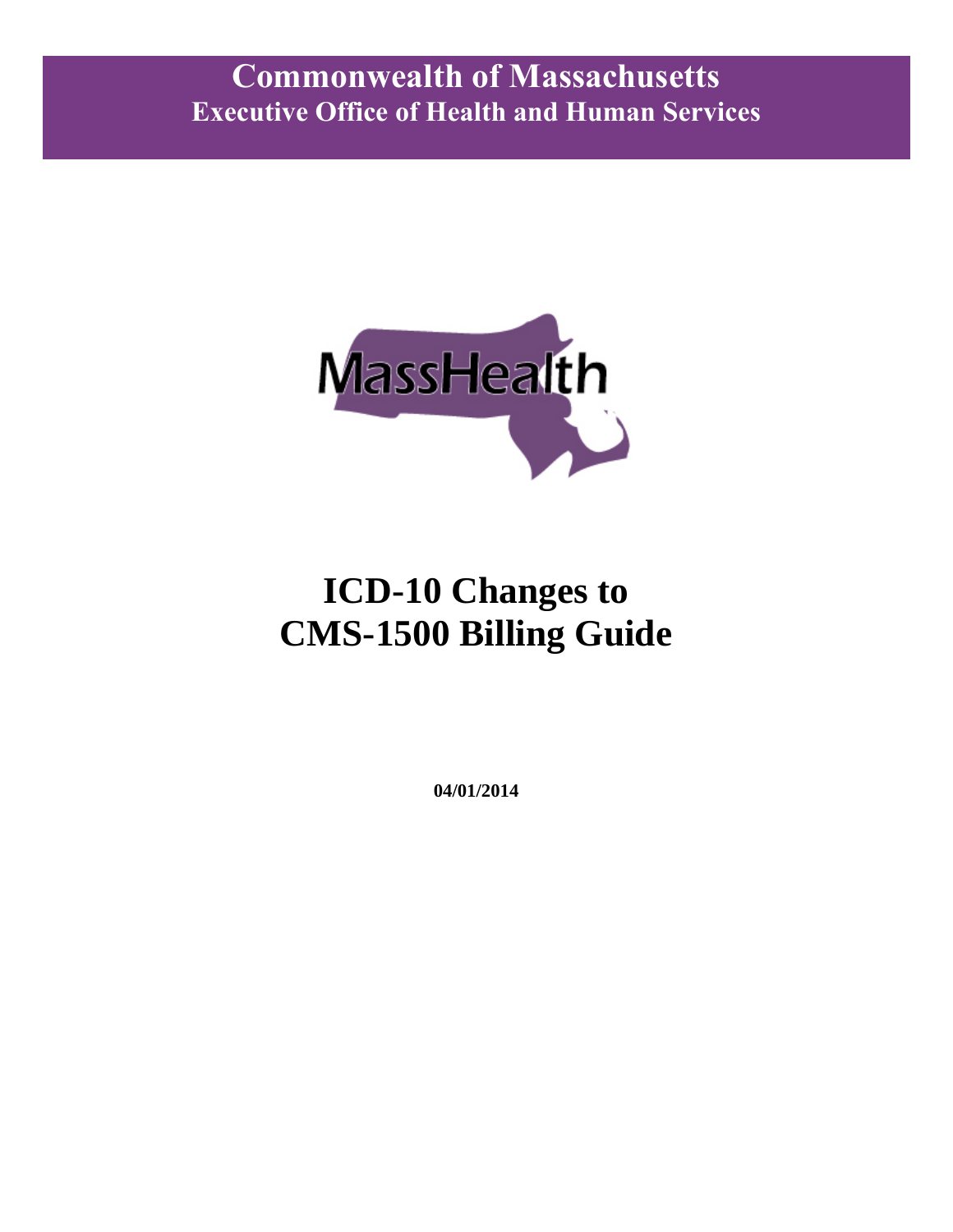*ICD-10 Changes to CMS-1500* April 2014

#### **Table of Contents**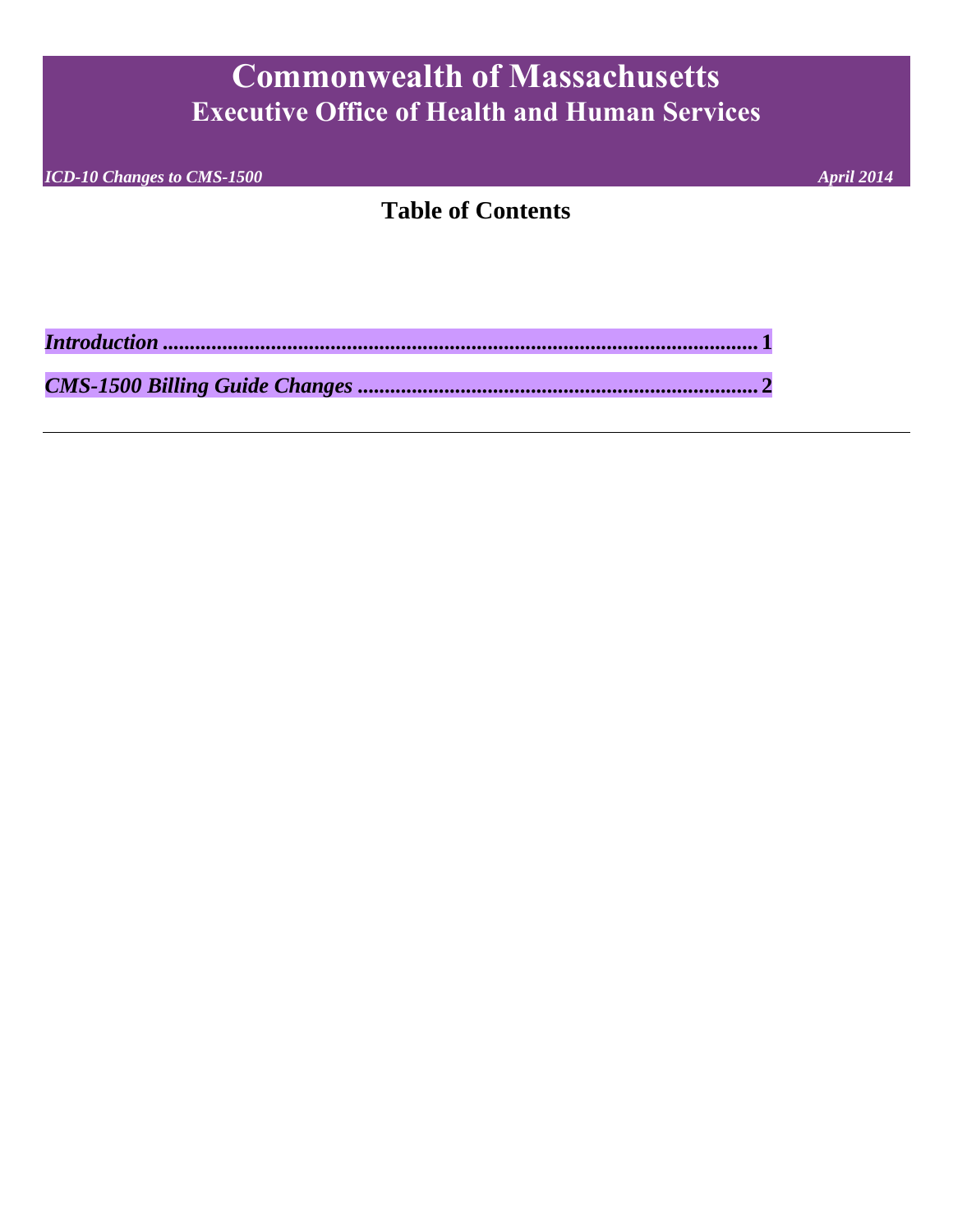#### *ICD-10 Changes to CMS-1500 Billing Guide* April 2014 **April 2014**

#### <span id="page-2-0"></span>*Introduction*

On January 16, 2009, the Department of Health and Human Services (HHS) published a final rule on the International Classification of Diseases, 10th Revision, Clinical Modification/Procedure Coding System (ICD-10- CM/PCS), requiring all HIPAA-covered entities to adopt the ICD-10-CM/PCS (diagnosis/inpatient procedure codes) by October 1, 2013. Because of industry readiness concerns, the final rule was modified on September 5, 2012, to delay the adoption of the code set until October 1, 2014.

Subsequently, the Protecting Access to Medicare Act of 2014 (H.R. 4302) mandated that HHS cannot adopt the ICD-10 code set as the standard before October 1, 2015. HHS is expected to officially announce an ICD-10 implementation date.

Effective for dates of service beginning on or after the ICD-10 implementation date, claims submitted to MassHealth must include the ICD-10 diagnosis codes. In addition, claims for inpatient services with a date of discharge on or after the implementation date must be billed with the new ICD-10 diagnosis and inpatient procedure code set.

The following changes have been made to the CMS-1500 billing guide to comply with the HHS ruling and guidelines. These guides are posted on the MassHealth ICD-10 Implementation web page, [www.mass.gov/eohhs/gov/newsroom/masshealth/providers/icd10-implementation.html.](http://www.mass.gov/eohhs/gov/newsroom/masshealth/providers/icd10-implementation.html)

The changes in this guide should be used in conjunction with the CMS-1500 billing guide to ensure a complete set of instructions.

Please Note: Effective January 1, 2012, MassHealth implemented an all-electronic claims submission policy to achieve greater efficiency. All claims must be submitted electronically, unless the provider has received an approved electronic claim submission waiver. Ninety-day waiver requests and final deadline appeals may be submitted either electronically through the Provider Online Service Center (POSC) or on paper.

Please see [All Provider Bulletin 217,](http://www.mass.gov/eohhs/docs/masshealth/bull-2011/all-217.pdf) dated September 2011, and [All Provider Bulletin 223,](http://www.mass.gov/eohhs/docs/masshealth/bull-2012/all-223.pdf) dated February 2012, for more information about MassHealth's paper claims waiver policy. For information on how to submit 90-day waiver requests and final deadline appeals electronically, please also see [All Provider Bulletin 220](http://www.mass.gov/eohhs/docs/masshealth/bull-2011/all-220.pdf) and [All](http://www.mass.gov/eohhs/docs/masshealth/bull-2011/all-221.pdf)  [Provider Bulletin 221,](http://www.mass.gov/eohhs/docs/masshealth/bull-2011/all-221.pdf) both dated December 2011, and [All Provider Bulletin 226,](http://www.mass.gov/eohhs/docs/masshealth/bull-2012/all-226.pdf) dated June 2012.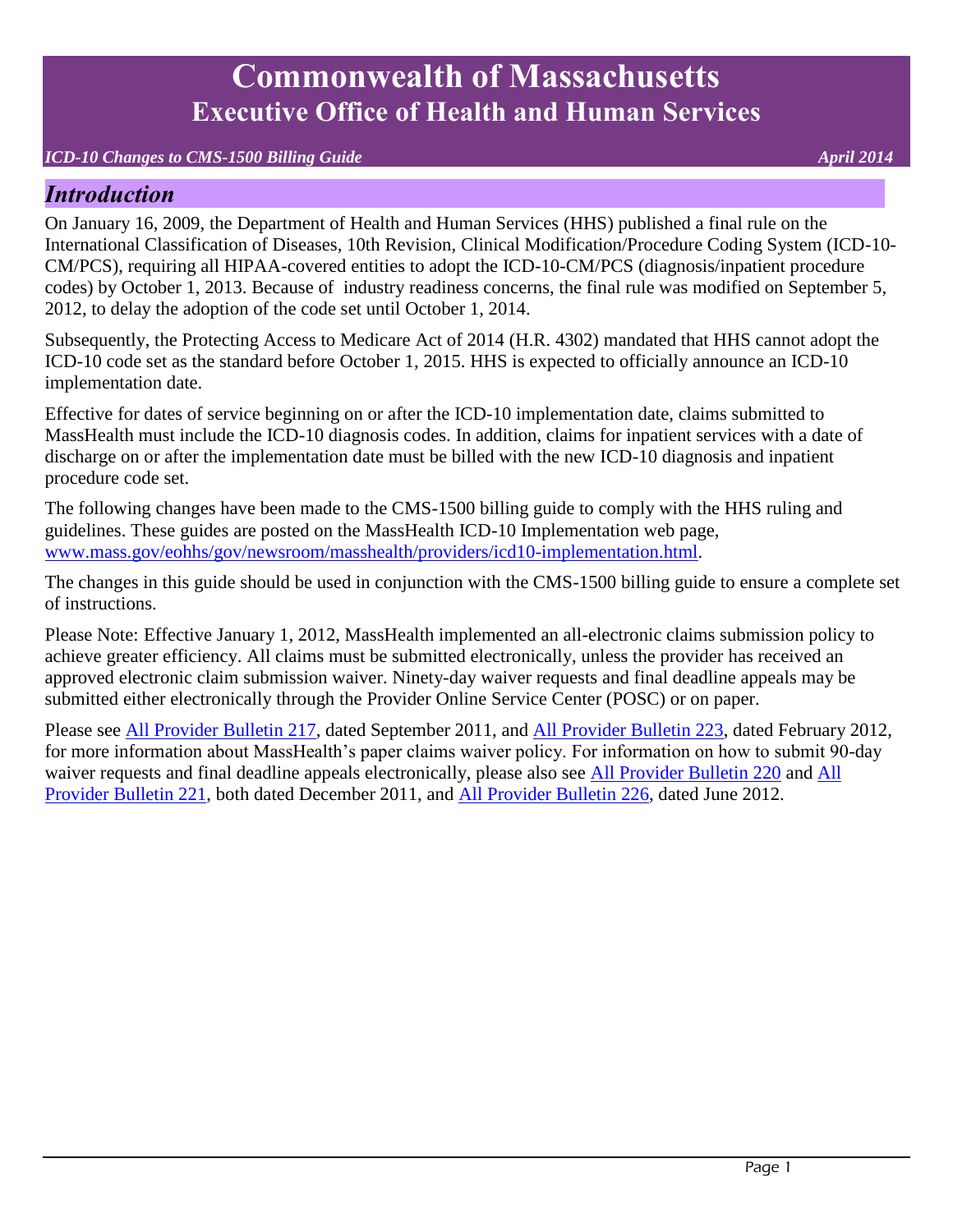#### *ICD-10 Changes to CMS-1500 Billing Guide* April 2014<sup></sup>

#### <span id="page-3-0"></span>*CMS-1500 Billing Guide Changes*  **Changes to the CMS-1500 Billing Guide Date Change Field No. Field Name Existing Description Change Description**  4/1/2014 Introduction text changed N/A N/A Please Note: Effective January 1, 2012, MassHealth is moving toward an all-electronic claims submission policy to achieve greater efficiency. All claims must be submitted electronically, unless the provider has received an approved electronic claim submission waiver. 90-day waiver requests and final deadline appeals may be submitted either electronically via the Provider Online Service Center (POSC) or on paper. Please Note: Effective January 1, 2012, MassHealth adopted an allelectronic claims submission policy to achieve greater efficiency. All claims must be submitted electronically, unless the provider has received an approved electronic claim submission waiver. 90-day waiver requests and final deadline appeals may be submitted either electronically via the Provider Online Service Center (POSC) or on paper. 4/1/2014 The sample CMS-1500 form was replaced with the updated form.  $N/A$   $N/A$   $N/A$ 4/1/2014 Member identification (ID) number is required in all cases. 1a Insured's I.D. Number Enter the complete 12-character member identification (ID) number that is printed on the MassHealth card. If the Medicare box is checked in Field 1 (and if this is a crossover claim), enter the member's HIC (health insurance claim) number. Enter the complete 12-character member identification (ID) number that is printed on the MassHealth card. 4/1/2014 Field name changed. 8 Reserved for NUCC Use N/A N/A  $4/1/2014$  Changes to instructions for completing the field. 9 Other Insured's Name If Field 11d has an entry, complete Fields 9 and 9a through 9d, as applicable. When additional group health coverage exists, enter the name of the other insured in the following order: last name, first name, middle initial. If Field 11d has an entry, complete Fields 9, 9a, and 9d, as applicable. When additional group health coverage exists, enter the name of the other insured in the following order: last name, first name, middle initial.  $4/1/2014$  Field now reserved for NUCC use. 9b Reserved for NUCC Use Enter the eight-digit date of birth of the other insured in MM/DD/YYYY format. Enter an X in the applicable box to indicate the gender of the Not required

other insured. Only one box can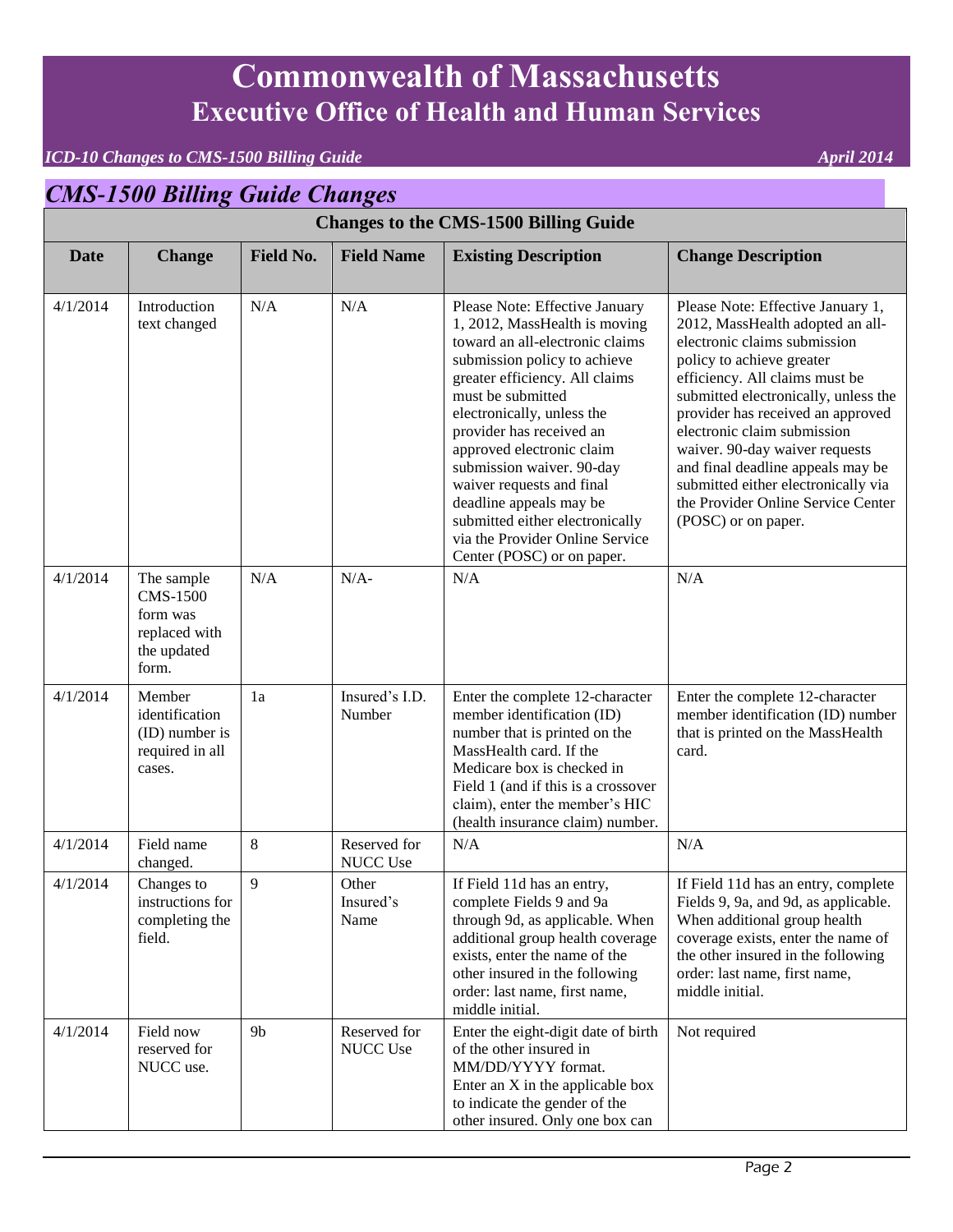| <b>Changes to the CMS-1500 Billing Guide</b> |                                                            |                  |                                                                  |                                                                                                                                                                                               |                                                                                                                                                                                                                                                                                                                                                                                                                                 |  |
|----------------------------------------------|------------------------------------------------------------|------------------|------------------------------------------------------------------|-----------------------------------------------------------------------------------------------------------------------------------------------------------------------------------------------|---------------------------------------------------------------------------------------------------------------------------------------------------------------------------------------------------------------------------------------------------------------------------------------------------------------------------------------------------------------------------------------------------------------------------------|--|
| Date                                         | <b>Change</b>                                              | <b>Field No.</b> | <b>Field Name</b>                                                | <b>Existing Description</b>                                                                                                                                                                   | <b>Change Description</b>                                                                                                                                                                                                                                                                                                                                                                                                       |  |
|                                              |                                                            |                  |                                                                  | be marked. If the gender is<br>unknown, leave this field blank.                                                                                                                               |                                                                                                                                                                                                                                                                                                                                                                                                                                 |  |
| 4/1/2014                                     | Field now<br>reserved for<br>NUCC use.                     | 9c               | Reserved for<br>NUCC Use                                         | Enter the name of the other<br>insured's employer or school.                                                                                                                                  | Not required                                                                                                                                                                                                                                                                                                                                                                                                                    |  |
| 4/1/2014                                     | Field no<br>longer<br>available for<br>MassHealth<br>use.  | 10d              | Claim Codes<br>(Designated<br>by NUCC)                           | If submitting a Medicare<br>crossover claim, enter the<br>complete 12-character member<br>identification (ID) number that<br>is printed on the MassHealth<br>card.                            | Not required. MassHealth member<br>identification (ID) is captured at<br>field 1a.                                                                                                                                                                                                                                                                                                                                              |  |
| 4/1/2014                                     | Changes to<br>instructions for<br>completing the<br>field. | 11d              | Is There<br>Another<br><b>Health Benefit</b><br>Plan?            | Enter an X in the appropriate<br>box to indicate whether or not<br>there is another health benefit<br>plan. If Yes, complete Fields 9<br>and 9a through 9d. Make an<br>entry in only one box. | Enter an X in the appropriate box<br>to indicate whether or not there is<br>another health benefit plan. If Yes,<br>complete Fields 9, 9a, and 9d.<br>Make an entry in only one box.                                                                                                                                                                                                                                            |  |
| 4/1/2014                                     | Field now<br>requires a<br>qualifier.                      | 14               | Date of<br>Current:<br>Illness, Injury,<br>or Pregnancy<br>(LMP) | Enter the start date of the present<br>illness, injury, or condition in<br>MMDDYYYY or MMDDYY<br>format.<br>For pregnancy, use the date of<br>the last menstrual period (LMP).                | Enter the start date of the present<br>illness, injury, or condition in<br>MMDDYYYY or MMDDYY<br>format.<br>For pregnancy, use the date of the<br>last menstrual period (LMP). Enter<br>one of the following qualifiers to<br>indicate which date is being<br>reported:<br>431: Onset of Current<br>$\bullet$<br>Symptoms of Illness<br>484: Last Menstrual<br>$\bullet$<br>Period                                              |  |
| 4/1/2014                                     | Field name<br>changed and<br>field is now<br>required.     | 15               | Other Date                                                       | Not required                                                                                                                                                                                  | Enter another date related to the<br>patient's condition or treatment in<br>MMDDYYYY or MMDDYY<br>format.<br>Enter one of the following<br>qualifiers to identify which date is<br>being reported:<br>454: Initial Treatment<br>$\bullet$<br>304: Latest visit or<br>$\bullet$<br>Consultation<br>453: Acute Manifestation<br>$\bullet$<br>of a Chronic Condition<br>439: Accident<br>$\bullet$<br>455: Last X-ray<br>$\bullet$ |  |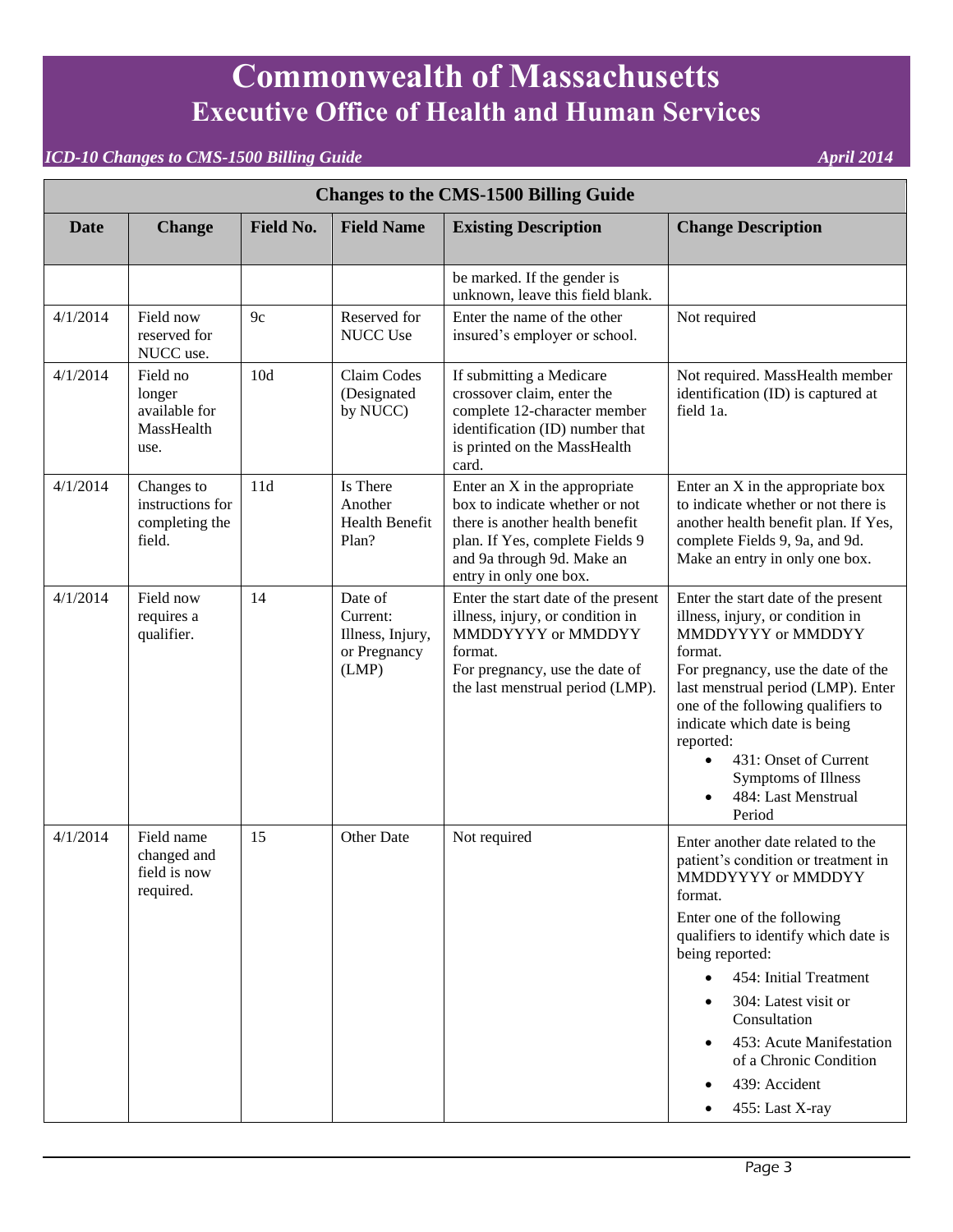| <b>Changes to the CMS-1500 Billing Guide</b> |                                                                       |                  |                                                     |                                                                                                                                                                                                                                                                                |                                                                                                                                                                                                                                                                                                                                                                                                                                                                                                                                                                                                                                                                                                                                                          |  |
|----------------------------------------------|-----------------------------------------------------------------------|------------------|-----------------------------------------------------|--------------------------------------------------------------------------------------------------------------------------------------------------------------------------------------------------------------------------------------------------------------------------------|----------------------------------------------------------------------------------------------------------------------------------------------------------------------------------------------------------------------------------------------------------------------------------------------------------------------------------------------------------------------------------------------------------------------------------------------------------------------------------------------------------------------------------------------------------------------------------------------------------------------------------------------------------------------------------------------------------------------------------------------------------|--|
| <b>Date</b>                                  | <b>Change</b>                                                         | <b>Field No.</b> | <b>Field Name</b>                                   | <b>Existing Description</b>                                                                                                                                                                                                                                                    | <b>Change Description</b>                                                                                                                                                                                                                                                                                                                                                                                                                                                                                                                                                                                                                                                                                                                                |  |
|                                              |                                                                       |                  |                                                     |                                                                                                                                                                                                                                                                                | 471: Prescription<br>$\bullet$<br>090: Report Start<br>$\bullet$<br>(Assumed Care Date)<br>091: Report End<br>$\bullet$<br>(Relinquished Care Date)<br>444: First Visit or<br>$\bullet$<br>Consultation<br>Enter the qualifier between the<br>left-hand set of vertical, dotted<br>lines.                                                                                                                                                                                                                                                                                                                                                                                                                                                                |  |
| 4/1/2014                                     | Multiple<br>providers can<br>now be<br>specified using<br>qualifiers. | 17               | Name of<br>Referring<br>Provider or<br>Other Source | Enter the name and credentials<br>of the professional who referred,<br>ordered, or supervised the<br>service(s) or supply(ies) on the<br>claim in the following order:<br>first name, middle initial, last<br>name.                                                            | Enter the name and credentials of<br>the professional who referred,<br>ordered, or supervised the<br>$s$ ervice $(s)$ or supply $(ies)$ on the<br>claim in the following order: first<br>name, middle initial, last name.<br>If multiple providers are involved,<br>enter one provider using the<br>following priority order:<br>1. Referring Provider<br>Ordering Provider<br>2.<br><b>Supervising Provider</b><br>3.<br>Do not use periods or commas. A<br>hyphen can be used for hyphenated<br>names.<br>Enter one of the following<br>qualifiers to identify which<br>provider is being reported:<br>DN: Referring Provider<br>DK: Ordering Provider<br>DQ: Supervising Provider<br>Enter the qualifier to the left of the<br>vertical, dotted line. |  |
| 4/1/2014                                     | Field name<br>removed and<br>instructions<br>changed.                 | 17a              | (Unnamed)                                           | If the referring provider has an<br>NPI, enter the provider's<br>taxonomy code with a qualifier<br>of PXC, if applicable.<br>If the referring provider is<br>atypical and does not have an<br>NPI, enter the 10-character<br>MassHealth provider ID with a<br>qualifier of G2. | Enter the other ID number of the<br>referring, ordering, or supervising<br>provider in the shaded area of this<br>field. In the box to the immediate<br>right of "17a." enter one of the<br>following qualifiers to identify<br>what other ID number is being<br>reported:<br>0B: State License<br>$\bullet$<br>Number                                                                                                                                                                                                                                                                                                                                                                                                                                   |  |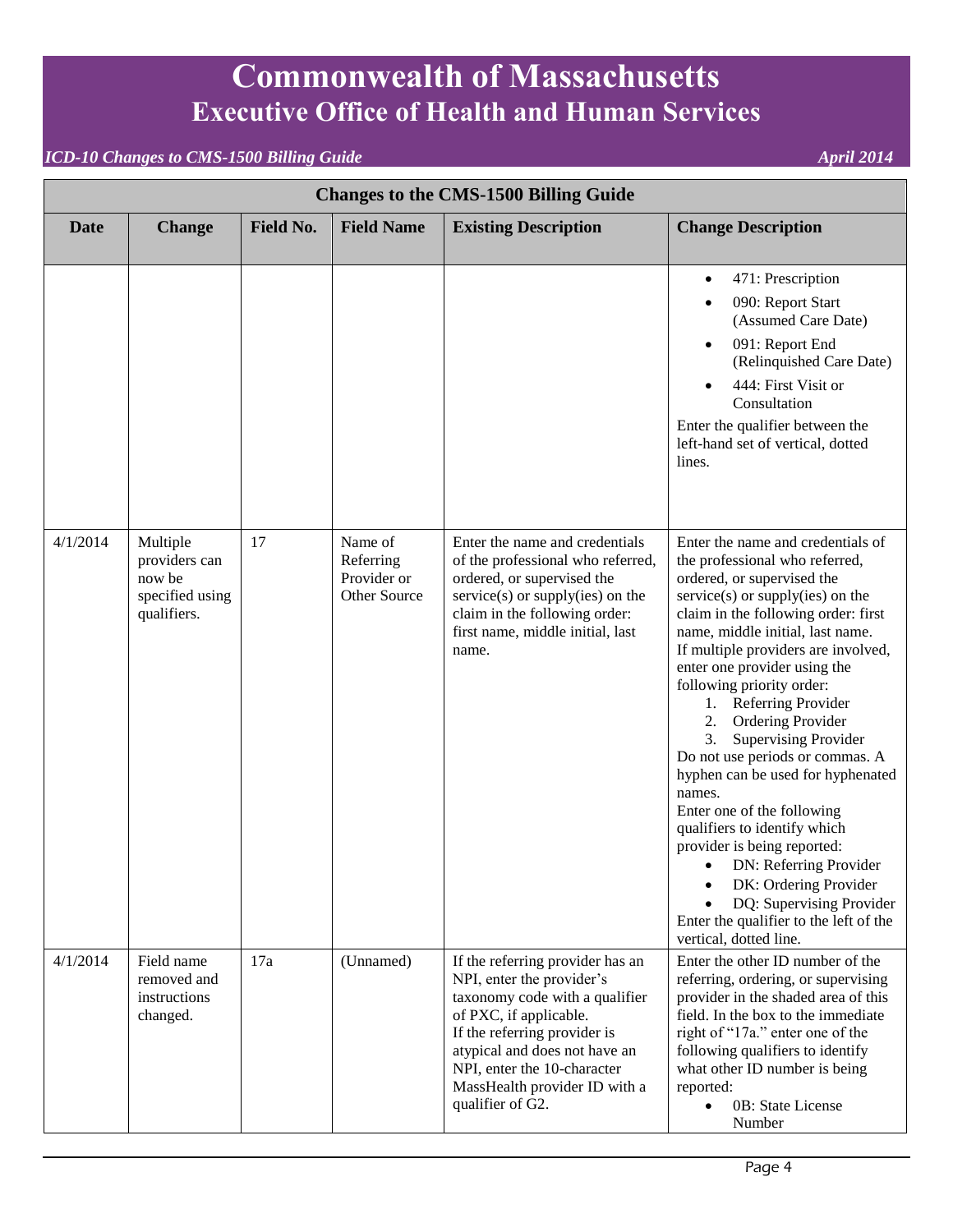| <b>Changes to the CMS-1500 Billing Guide</b> |                                                           |                  |                                                                                            |                                                                                                                                                                                                                                                                                                                                                                                                                                                                                                                                                                                                                                                                               |                                                                                                                                                                                                                                                                                                                                                                                                                                                                                                                                                                                                                                                     |
|----------------------------------------------|-----------------------------------------------------------|------------------|--------------------------------------------------------------------------------------------|-------------------------------------------------------------------------------------------------------------------------------------------------------------------------------------------------------------------------------------------------------------------------------------------------------------------------------------------------------------------------------------------------------------------------------------------------------------------------------------------------------------------------------------------------------------------------------------------------------------------------------------------------------------------------------|-----------------------------------------------------------------------------------------------------------------------------------------------------------------------------------------------------------------------------------------------------------------------------------------------------------------------------------------------------------------------------------------------------------------------------------------------------------------------------------------------------------------------------------------------------------------------------------------------------------------------------------------------------|
| Date                                         | <b>Change</b>                                             | <b>Field No.</b> | <b>Field Name</b>                                                                          | <b>Existing Description</b>                                                                                                                                                                                                                                                                                                                                                                                                                                                                                                                                                                                                                                                   | <b>Change Description</b>                                                                                                                                                                                                                                                                                                                                                                                                                                                                                                                                                                                                                           |
|                                              |                                                           |                  |                                                                                            |                                                                                                                                                                                                                                                                                                                                                                                                                                                                                                                                                                                                                                                                               | 1G: Provider UPIN<br>$\bullet$<br>Number<br>G2: Provider Commercial<br>$\bullet$<br>Number (MassHealth<br>Provider ID)<br>LU: Location Number<br>$\bullet$<br>(for supervising provider<br>only)                                                                                                                                                                                                                                                                                                                                                                                                                                                    |
| 4/1/2014                                     | Field no<br>longer<br>available for<br>MassHealth<br>use. | 19               | Additional<br>Claim<br>Information<br>(Designated<br>by NUCC)                              | Not required unless otherwise<br>noted.<br>Durable Medical Equipment<br>(Repairs):<br>If the repair does not require<br>prior authorization, enter the<br>following information:<br>the name of the person<br>$\bullet$<br>who requested the<br>repair;<br>the date of the request<br>and a specific<br>description of the<br>equipment malfunction;<br>a list of procedures and<br>parts used to complete<br>the repair;<br>the cost of each<br>procedure and part; and<br>the time required to<br>$\bullet$<br>complete the repair.<br>If there is not enough space in<br>this field, submit an attachment<br>with the claim containing the<br>above-mentioned information. | Not required.<br>Previously, this field was used to<br>report information about Durable<br>Medical Equipment repairs. When<br>submitting a claim for a repair that<br>does not require prior<br>authorization, provide the<br>following information in an<br>attachment:<br>the name of the person who<br>$\bullet$<br>requested the repair;<br>the date of the request and a<br>$\bullet$<br>specific description of the<br>equipment malfunction;<br>a list of procedures and parts<br>$\bullet$<br>used to complete the repair;<br>the cost of each procedure<br>٠<br>and part; and<br>the time required to<br>$\bullet$<br>complete the repair. |
| 4/1/2014                                     | Field name<br>and<br>instructions<br>changed.             | 21               | Diagnosis or<br>Nature of<br>Illness or<br>Injury (A-L to<br>service line<br>below $(24E)$ | Enter the ICD-9-CM diagnosis<br>code. If there is a fourth or fifth<br>digit, it is a required part of the<br>code. Enter up to four ICD-9-<br>CM codes.<br>Relate lines $1, 2, 3$ , and $4$ to the<br>lines of service in Field 24E by<br>line number. Use the highest<br>level of specificity.<br>Do not provide a narrative<br>description in this field.                                                                                                                                                                                                                                                                                                                  | Between the vertical, dotted lines<br>labeled "ICD Ind." in the upper<br>right-hand portion of the field,<br>enter one of the following<br>indicators to identify which<br>version of ICD codes are being<br>reported:<br>9: ICD-9-CM<br>$\bullet$<br>0: ICD-10-CM<br>$\bullet$<br>On lines A through L, enter up to<br>12 ICD-CM codes to identify each                                                                                                                                                                                                                                                                                            |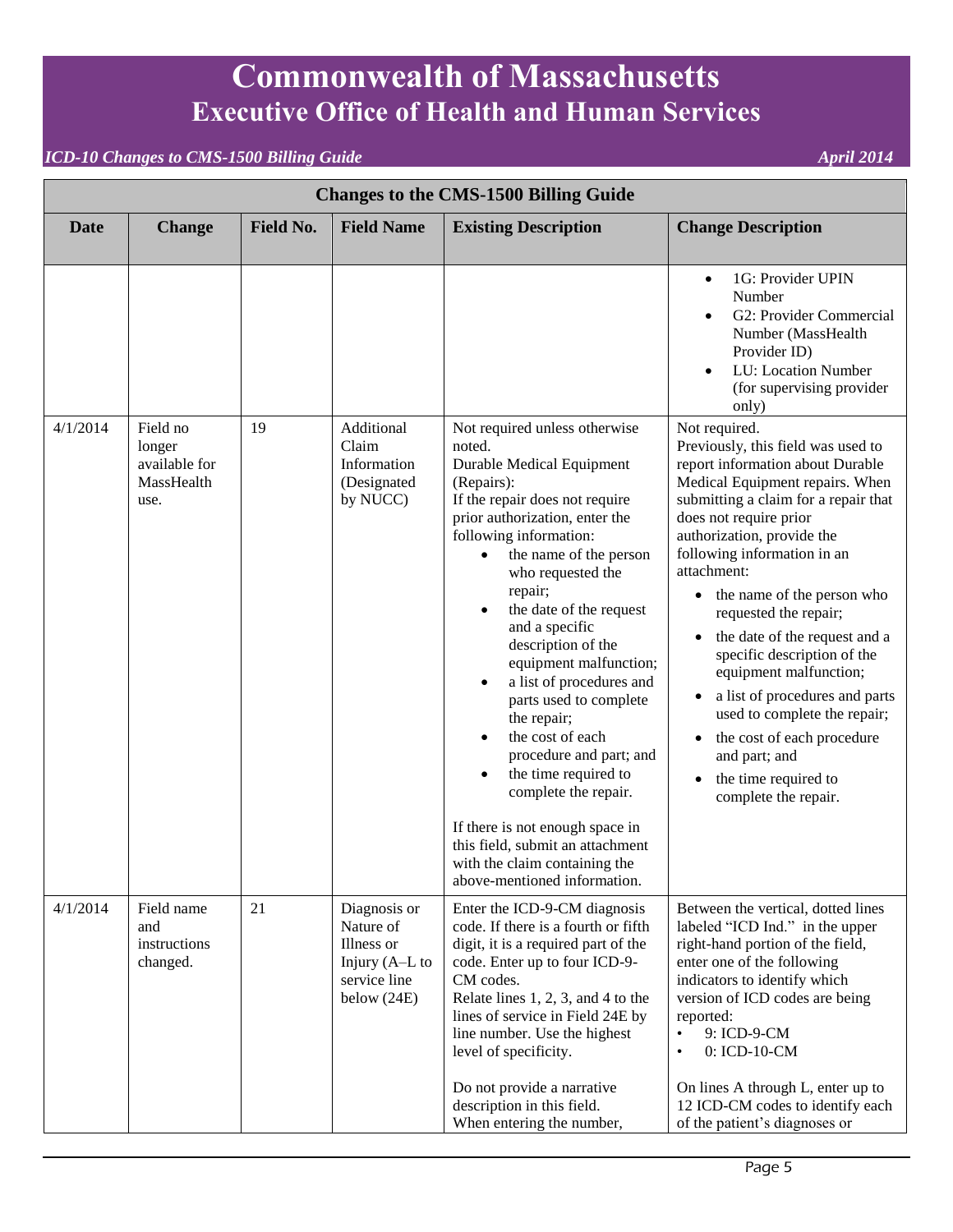| <b>Changes to the CMS-1500 Billing Guide</b> |                                                                             |                  |                                              |                                                                                                                                                                                                                                                                                                                                                                                                                                                                                                                                                                                                                                                                                                                                                                                                                                              |                                                                                                                                                                                                                                                                                                                                                                                                                                                                                                                                                                                                |  |
|----------------------------------------------|-----------------------------------------------------------------------------|------------------|----------------------------------------------|----------------------------------------------------------------------------------------------------------------------------------------------------------------------------------------------------------------------------------------------------------------------------------------------------------------------------------------------------------------------------------------------------------------------------------------------------------------------------------------------------------------------------------------------------------------------------------------------------------------------------------------------------------------------------------------------------------------------------------------------------------------------------------------------------------------------------------------------|------------------------------------------------------------------------------------------------------------------------------------------------------------------------------------------------------------------------------------------------------------------------------------------------------------------------------------------------------------------------------------------------------------------------------------------------------------------------------------------------------------------------------------------------------------------------------------------------|--|
| <b>Date</b>                                  | <b>Change</b>                                                               | <b>Field No.</b> | <b>Field Name</b>                            | <b>Existing Description</b>                                                                                                                                                                                                                                                                                                                                                                                                                                                                                                                                                                                                                                                                                                                                                                                                                  | <b>Change Description</b>                                                                                                                                                                                                                                                                                                                                                                                                                                                                                                                                                                      |  |
|                                              |                                                                             |                  |                                              | include a space (accommodated<br>by the period) between the two<br>sets of numbers.<br>If entering a code with more<br>than three beginning digits (for<br>example, E codes), enter the<br>fourth digit over the period.                                                                                                                                                                                                                                                                                                                                                                                                                                                                                                                                                                                                                     | conditions. Relate lines A through<br>L to the lines of service in Field<br>24E by line letter. Use the highest<br>level of specificity.<br>Do not provide a narrative<br>description in this field.                                                                                                                                                                                                                                                                                                                                                                                           |  |
| 4/1/2014                                     | Changes to<br>field name and<br>instructions for<br>claims<br>resubmittals. | 22               | Resubmission<br>Code<br>Original Ref.<br>No. | For Adjustments:<br>When requesting an<br>adjustment to a paid claim,<br>enter an "A" followed by<br>the 13-character internal<br>control number (ICN)<br>assigned to the paid claim.<br>This ICN appears on the<br>remittance advice on which<br>the original claim was paid.<br>Please refer to Subchapter<br>5, Part 6, of your<br>MassHealth provider<br>manual for detailed billing<br>instructions on claim status<br>and correction.<br>For Resubmittals:<br>When resubmitting a denied<br>claim, enter an "R" followed by<br>the 13-character ICN assigned to<br>the denied claim. This ICN<br>appears on the remittance advice<br>on which the original claim was<br>denied. Please refer to<br>Subchapter 5, Part 6, of your<br>MassHealth provider manual for<br>detailed billing instructions on<br>claim status and correction. | When resubmitting a claim, enter<br>one of the following bill frequency<br>codes left-justified in the left-hand<br>portion of this field:<br>7: Replacement of prior claim<br>8: Void/cancel of prior claim<br>In the right-hand portion of the<br>field, enter the 13-character internal<br>control number (ICN) assigned to<br>the paid claim. This ICN appears<br>on the remittance advice on which<br>the original claim was paid. Please<br>refer to Subchapter 5, Part 6, of<br>your MassHealth provider manual<br>for detailed billing instructions on<br>claim status and correction. |  |
| 4/1/2014                                     | Clarifying note<br>added.                                                   | 24               | (Unnamed)                                    | N/A                                                                                                                                                                                                                                                                                                                                                                                                                                                                                                                                                                                                                                                                                                                                                                                                                                          | Note: Each of the six rows<br>designated for field 24 contains an<br>upper, shaded area and a lower,<br>unshaded area. Enter information<br>in the shaded and unshaded areas<br>as follows:<br>Shaded/upper area: drugs;<br>injectable devices;<br>durable medical                                                                                                                                                                                                                                                                                                                             |  |
|                                              |                                                                             |                  |                                              |                                                                                                                                                                                                                                                                                                                                                                                                                                                                                                                                                                                                                                                                                                                                                                                                                                              | equipment; oxygen and                                                                                                                                                                                                                                                                                                                                                                                                                                                                                                                                                                          |  |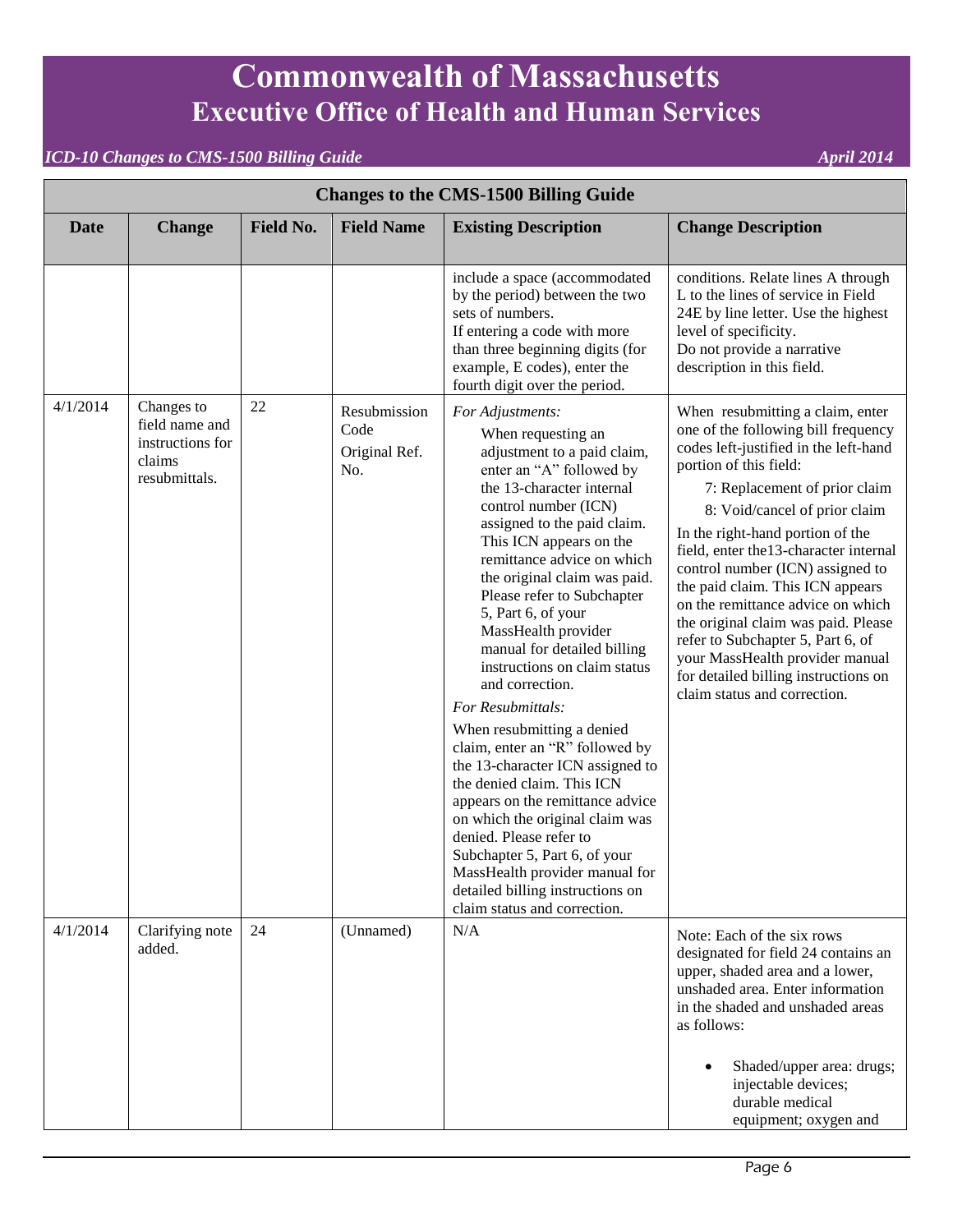| <b>Changes to the CMS-1500 Billing Guide</b> |                                                                        |           |                                                          |                                                                                                                                                                                                                                                                                                                                                                                                                                                                                                                                                                                                                                                                            |                                                                                                                                                                                                                                                                                                                                                                                                                                                                                                                                                                                                                                                                              |  |
|----------------------------------------------|------------------------------------------------------------------------|-----------|----------------------------------------------------------|----------------------------------------------------------------------------------------------------------------------------------------------------------------------------------------------------------------------------------------------------------------------------------------------------------------------------------------------------------------------------------------------------------------------------------------------------------------------------------------------------------------------------------------------------------------------------------------------------------------------------------------------------------------------------|------------------------------------------------------------------------------------------------------------------------------------------------------------------------------------------------------------------------------------------------------------------------------------------------------------------------------------------------------------------------------------------------------------------------------------------------------------------------------------------------------------------------------------------------------------------------------------------------------------------------------------------------------------------------------|--|
| <b>Date</b>                                  | <b>Change</b>                                                          | Field No. | <b>Field Name</b>                                        | <b>Existing Description</b>                                                                                                                                                                                                                                                                                                                                                                                                                                                                                                                                                                                                                                                | <b>Change Description</b>                                                                                                                                                                                                                                                                                                                                                                                                                                                                                                                                                                                                                                                    |  |
|                                              |                                                                        |           |                                                          |                                                                                                                                                                                                                                                                                                                                                                                                                                                                                                                                                                                                                                                                            | respiratory therapy<br>equipment; prosthetics<br>and orthotics.<br>Unshaded/lower area:<br>$\bullet$<br>date of current illness,<br>injury, or pregnancy;<br>place of service;<br>emergency status;<br>procedures, services, or<br>supplies; diagnosis<br>pointer; charges;<br>days/units; etc.                                                                                                                                                                                                                                                                                                                                                                              |  |
| 4/1/2014                                     | Clarifications<br>to field name<br>and<br>description.                 | 24A       | $Date(s)$ of<br>Service<br>(for lower,<br>unshaded area) | Enter the date the service was<br>provided in MMDDYYYY<br>format.                                                                                                                                                                                                                                                                                                                                                                                                                                                                                                                                                                                                          | Enter the date the service was<br>provided in MMDDYYYY format<br>in the unshaded area.                                                                                                                                                                                                                                                                                                                                                                                                                                                                                                                                                                                       |  |
| 4/1/2014                                     | Changed<br>references to<br>pointers from<br>numeric to<br>alphabetic. | 24E       | Diagnosis<br>Pointer                                     | If applicable, enter the diagnosis<br>code reference number (pointer)<br>as shown in Field 21 to relate the<br>date of service and the<br>procedures performed to the<br>primary diagnosis. (ICD-9-CM<br>diagnosis codes must be entered<br>in Field 21 only. Do not enter<br>them in Field 24E.)<br>When multiple services are<br>performed, enter the primary<br>reference number for each<br>service first, followed by other<br>applicable services.<br>The reference number should be<br>a $1, 2, 3, 4$ , or multiple numbers<br>as explained in the previous<br>sentence.<br>Enter numbers left-justified in<br>the field. Do not use commas<br>between the numbers. | If applicable, enter the diagnosis<br>code reference letter (pointer) as<br>shown in Field 21 to relate the date<br>of service and the procedures<br>performed to the primary<br>diagnosis. (ICD-CM diagnosis<br>codes must be entered in Field 21<br>only. Do not enter them in Field<br>24E.)<br>When multiple services are<br>performed, enter the primary<br>reference letter for each service<br>first, followed by other applicable<br>services.<br>The reference number should be a<br>letter A through L or multiple<br>letters as explained in the previous<br>sentence.<br>Enter letters left-justified in the<br>field. Do not use commas between<br>the letters. |  |
| 4/1/2014                                     | Field now<br>reserved for<br>NUCC use                                  | 30        | Rsvd for<br>NUCC Use                                     | N/A                                                                                                                                                                                                                                                                                                                                                                                                                                                                                                                                                                                                                                                                        | Not required                                                                                                                                                                                                                                                                                                                                                                                                                                                                                                                                                                                                                                                                 |  |
| 4/1/2014                                     | Appendix A:<br><b>TPL</b><br>Supplemental<br>Instructions              | N/A       | N/A                                                      | N/A                                                                                                                                                                                                                                                                                                                                                                                                                                                                                                                                                                                                                                                                        | Removed references to fields 1a,<br>9b, 10d, and changed TPL<br>Required information for field 11d<br>to reflect changes to these fields.                                                                                                                                                                                                                                                                                                                                                                                                                                                                                                                                    |  |